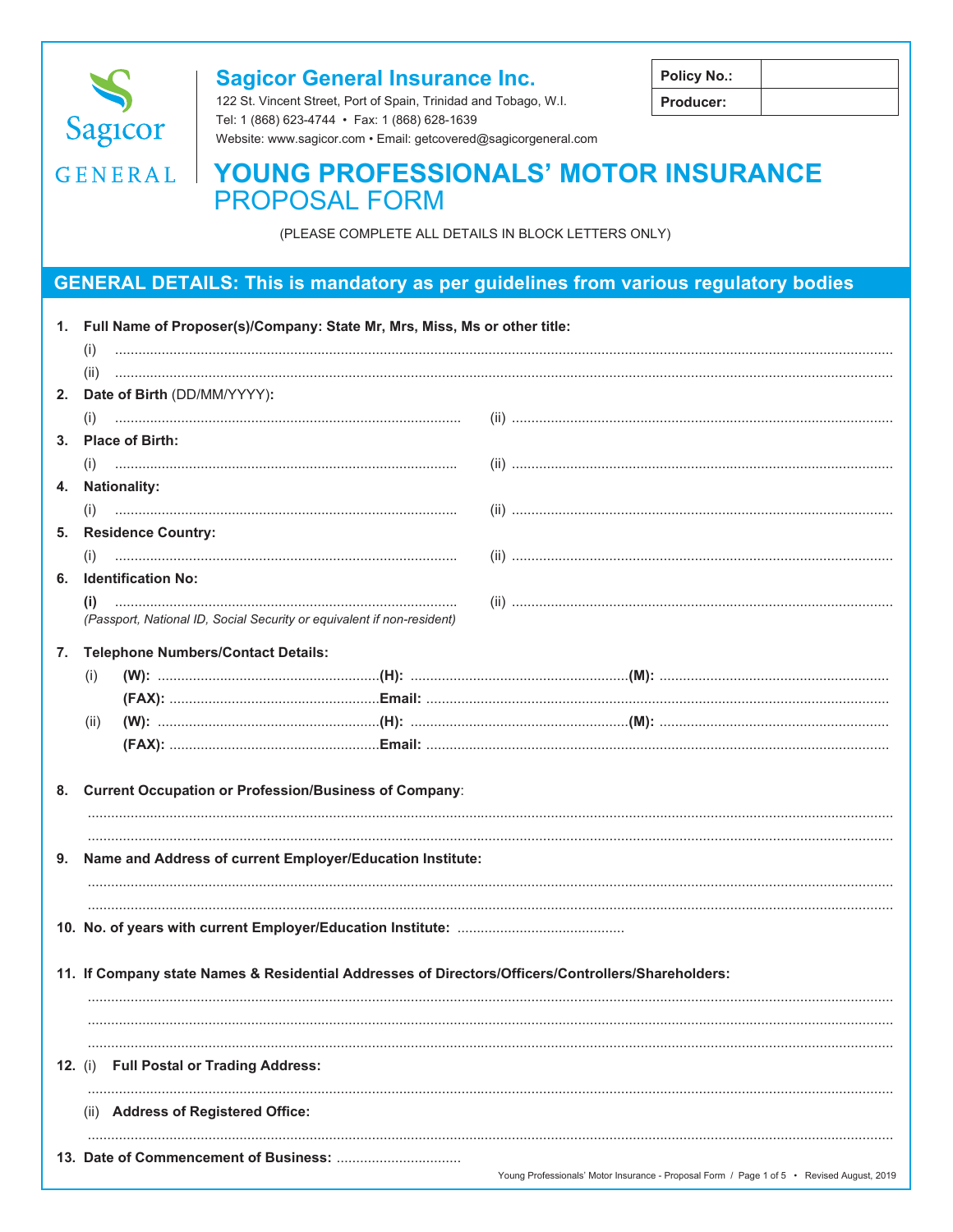### 14. PARTICULARS OF VEHICLE(S) TO BE INSURED

|                                                                               | (i) Vehicle          | (ii) Vehicle         |
|-------------------------------------------------------------------------------|----------------------|----------------------|
| Date of Purchase:                                                             |                      |                      |
| Registered Number:                                                            |                      |                      |
| Year of Manufacture:                                                          |                      |                      |
| Make & Model:                                                                 |                      |                      |
| HP/CC:                                                                        |                      |                      |
| Engine Number:                                                                |                      |                      |
| Chassis Number:                                                               |                      |                      |
| Mileage:                                                                      |                      |                      |
| Transmission Type:                                                            |                      |                      |
| Colour:                                                                       |                      |                      |
| Seating Capacity (incl. driver):                                              |                      |                      |
| Type of Body:                                                                 |                      |                      |
| Number of Doors:                                                              |                      |                      |
| Purchase Price incl. accessories:                                             |                      |                      |
| Value to be insured with standard accessories                                 |                      |                      |
| Additional Accessories, if any                                                |                      |                      |
| Details of Accessories:                                                       |                      |                      |
| Anti-theft device                                                             | $\Box$ Yes $\Box$ No | $\Box$ Yes $\Box$ No |
| If Yes, state Make of Anti-theft device:                                      |                      |                      |
| 15. Is the Vehicle:                                                           | (i) Vehicle          | (ii) Vehicle         |
| a. Left-hand Drive / Right-hand Drive                                         |                      |                      |
| b. New / Second Hand / Foreign Used                                           |                      |                      |
| If Second hand give name and address of Previous owner:                       |                      |                      |
|                                                                               |                      |                      |
| c. In a good state of repair?                                                 | $\Box$ Yes $\Box$ No | $\Box$ Yes $\Box$ No |
| d. Registered in your name?                                                   | $\Box$ Yes $\Box$ No | $\Box$ Yes $\Box$ No |
| e. Owned solely by you?                                                       | $\Box$ Yes $\Box$ No | $\Box$ Yes $\Box$ No |
| The subject of a Financial Interest (lien) agreement?<br>t.                   |                      |                      |
|                                                                               | $\Box$ Yes $\Box$ No | $\Box$ Yes $\Box$ No |
| If Yes, please state name and address of Financial Company:                   |                      |                      |
|                                                                               |                      |                      |
|                                                                               |                      |                      |
| 16. Has the vehicle ever been subject to a loss or a write-off?               |                      |                      |
|                                                                               | $\Box$ Yes $\Box$ No | $\Box$ Yes $\Box$ No |
| If a write-off, a survey report from the relevant authorities is compulsory   |                      |                      |
| 17. Has the engine been specially modified or adapted to enhance performance? |                      |                      |
|                                                                               | $\Box$ Yes $\Box$ No | $\Box$ Yes $\Box$ No |
| If Yes, please give brief details:                                            |                      |                      |
|                                                                               |                      |                      |
| 18. Will the vehicle(s) be used:                                              |                      |                      |
| Solely for social, domestic and pleasure purposes or travelling to and from   |                      | $\Box$ Yes $\Box$ No |
| normal place of work?                                                         |                      |                      |
|                                                                               |                      |                      |
|                                                                               |                      |                      |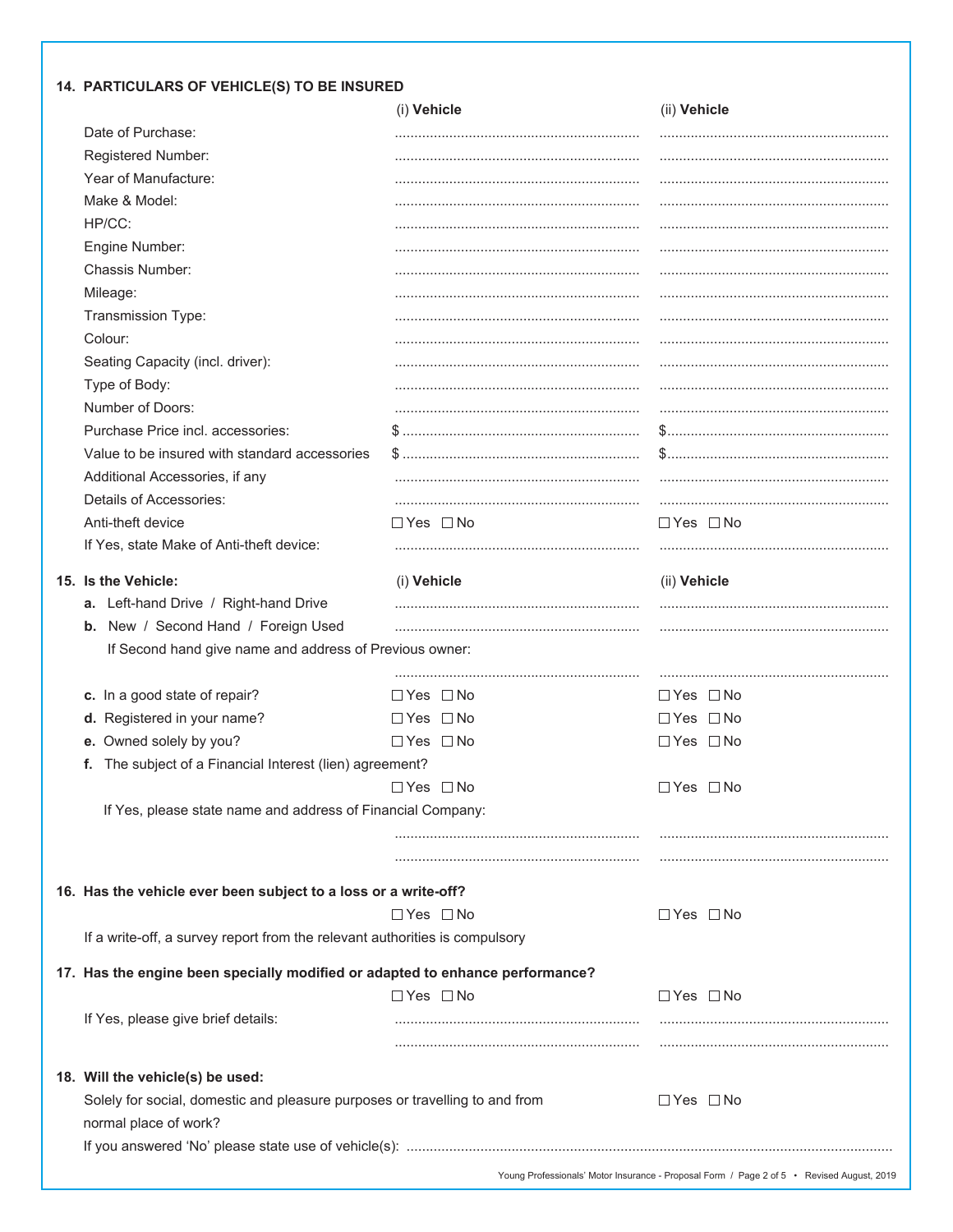| 19. Address where vehicle(s) is/are usually kept: |                      |             |         |
|---------------------------------------------------|----------------------|-------------|---------|
| 20. Will the vehicle(s) be kept in:               |                      |             |         |
| □ Locked Car Port                                 | $\Box$ Open Car Port | ⊟ Roadside. | ⊓ Other |
| If "Other" please give details:                   |                      |             |         |

#### **21. ACCIDENT/CLAIMS HISTORY**

 Give particulars of ALL accidents and losses by you or any driver during the past three years whether insured or uninsured and whether resulting in a claim or not. Please note this applies to all vehicles owned and/or driven by you.

| Date of Claim | Vehicle Reg. No. | <b>Brief details</b> | Cost \$ (Paid & Outstanding) |                    | Name of                  |  |
|---------------|------------------|----------------------|------------------------------|--------------------|--------------------------|--|
|               |                  | of Accident(s)       | <b>Own Damage</b>            | <b>Third Party</b> | <b>Insurance Company</b> |  |
|               |                  |                      |                              |                    |                          |  |
|               |                  |                      |                              |                    |                          |  |
|               |                  |                      |                              |                    |                          |  |
|               |                  |                      |                              |                    |                          |  |
|               |                  |                      |                              |                    |                          |  |
|               |                  |                      |                              |                    |                          |  |
|               |                  |                      |                              |                    |                          |  |
|               |                  |                      |                              |                    |                          |  |

#### **22. DRIVER/S INFORMATION**

 How long have you been driving motor vehicles continuously? Years: .................... Months: ..................... Has your driving license ever been suspended or endorsed?  $\square$  Yes  $\square$  No  $\square$  Yes  $\square$  No

| ars: | Months: |  |
|------|---------|--|
|      |         |  |

#### **Please provide details for all persons who will drive the vehicle/s. Please attach copy of license for each driver.**

Will anyone other than you be driving the vehicle including person/s who is/are under the age of 25 or driving less than 2 years or over the age of 69?  $\Box$  Yes  $\Box$  No

If Yes please give details.

| <b>Name</b> | Date of Birth | <b>Occupation</b> | DP. No. | DP. Issue Date | DP. Expiry Date | <b>Class of</b> |
|-------------|---------------|-------------------|---------|----------------|-----------------|-----------------|
|             |               |                   |         |                |                 | License         |
|             |               |                   |         |                |                 |                 |
|             |               |                   |         |                |                 |                 |
|             |               |                   |         |                |                 |                 |
|             |               |                   |         |                |                 |                 |
|             |               |                   |         |                |                 |                 |
|             |               |                   |         |                |                 |                 |

#### **23. Have you or any other person who will drive:**

| a) Suffered from defective vision or hearing or from any physical or mental infirmity, diabetes or heart defect? | $\Box$ Yes $\Box$ No |  |
|------------------------------------------------------------------------------------------------------------------|----------------------|--|
| b) Been convicted of any offence(s) in connection with the driving of any motor vehicle or received notice       | $\Box$ Yes $\Box$ No |  |
| of prosecution pending within the last three years                                                               |                      |  |

**c)** Been declined for motor insurance or had a motor policy cancelled or special terms imposed?  $\square$  Yes  $\square$  No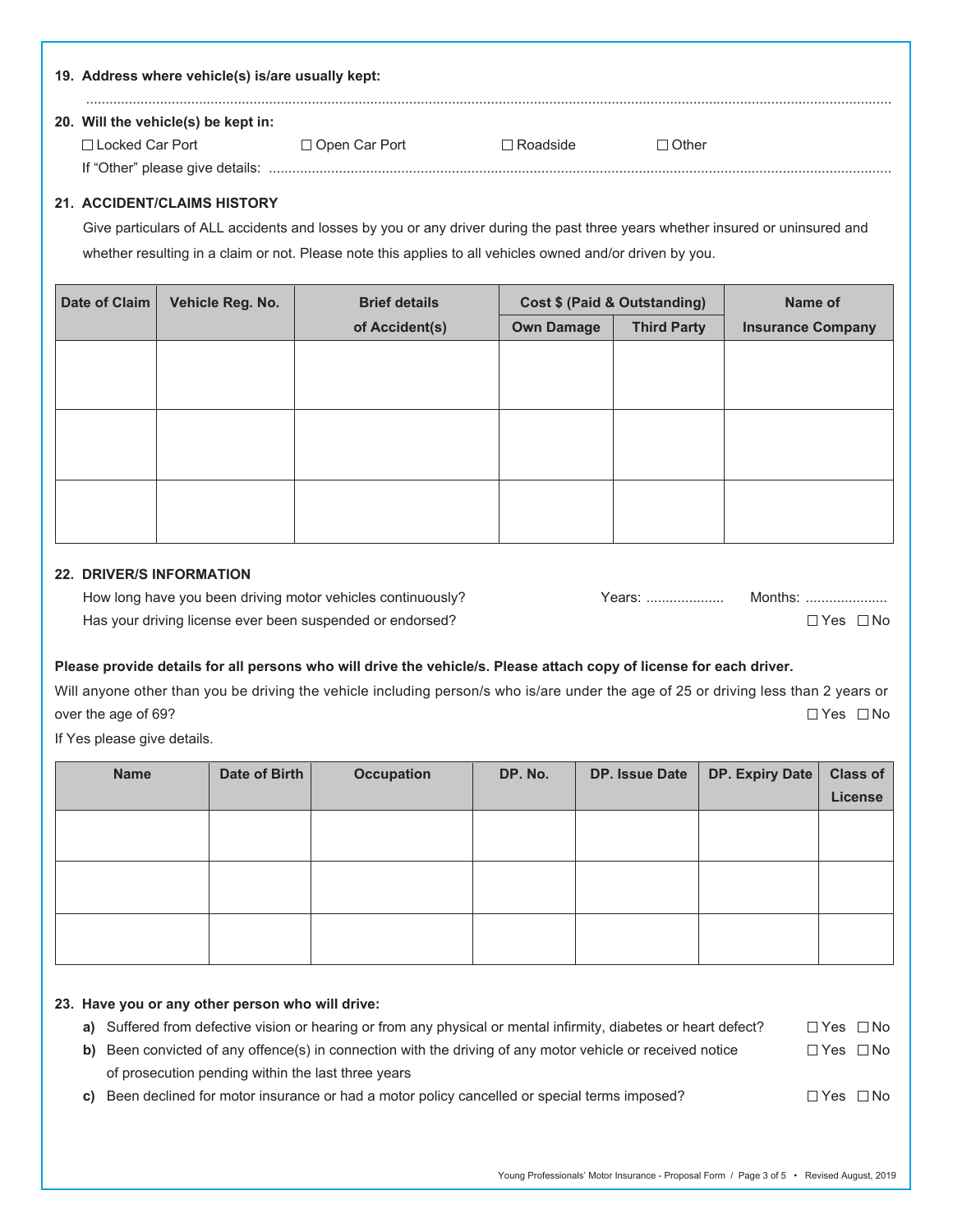|           | 24. Details of previous motor insurance held by you or<br>anyone else who will drive:                                                                                                                                                                                               | <b>Details:</b> |                                                           |                      |
|-----------|-------------------------------------------------------------------------------------------------------------------------------------------------------------------------------------------------------------------------------------------------------------------------------------|-----------------|-----------------------------------------------------------|----------------------|
|           | a) Name of Insurance Company:                                                                                                                                                                                                                                                       |                 |                                                           |                      |
|           | b) Are you entitled to No Claim Discount from your                                                                                                                                                                                                                                  |                 |                                                           |                      |
|           | previous insurer(s) in respect of the vehicle proposed?                                                                                                                                                                                                                             |                 |                                                           |                      |
| C)        | If Yes, state percentage and attach original notice or<br>letter of confirmation:                                                                                                                                                                                                   |                 |                                                           |                      |
|           | <b>25. COVERAGE</b>                                                                                                                                                                                                                                                                 |                 |                                                           |                      |
| i)<br>ii) | Comprehensive<br>$\Box$ Agreed Value (Valuation Required) $\Box$ Agreed Depreciation (Valuation Required) $\Box$ Market Value<br>Third Party Fire & Theft: □                                                                                                                        |                 |                                                           |                      |
|           | iii) Third Party Only:<br>□<br>Dates you require coverage                                                                                                                                                                                                                           |                 |                                                           |                      |
|           |                                                                                                                                                                                                                                                                                     |                 |                                                           |                      |
|           | <b>26. ADDITIONAL BENEFITS</b><br>Do you wish to be covered for any of the under mentioned additional benefits?<br>(Note that an additional charge is applicable for each benefit selected)                                                                                         |                 |                                                           |                      |
|           |                                                                                                                                                                                                                                                                                     |                 |                                                           | $\Box$ Yes $\Box$ No |
|           | (a) Accidental breakage of glass to windows & windscreen:                                                                                                                                                                                                                           |                 |                                                           |                      |
|           | If Yes what value: (Comprehensive and Third Party Fire & Theft covers only)<br>(b) Loss of Use (Applicable to comprehensive cover only):<br>Note: For Loss of Use cover, we will pay for a hired car for a maximum period of 14 days if your vehicle is the subject of an insurance |                 | \$…………………………………………………                                     | $\Box$ Yes $\Box$ No |
|           | claim under this policy. The type of hired car will not exceed 1600cc engine size and all arrangements for use will be made by us.<br>(c) Do you require increased Limits of Liability in excess of the normal amount given under the policy:                                       |                 |                                                           | $\Box$ Yes $\Box$ No |
|           |                                                                                                                                                                                                                                                                                     |                 |                                                           |                      |
|           | Bodily injury to any one person:<br>(i)<br>Bodily injury in respect of a series of claims arising out of one event:<br>(ii)                                                                                                                                                         |                 |                                                           |                      |
|           | Property Damage in respect of any one claim:<br>(iii)                                                                                                                                                                                                                               |                 |                                                           |                      |
|           | (iv) Property damage in respect of a series of claims arising out of one event:                                                                                                                                                                                                     |                 |                                                           |                      |
|           | 27. You have the option to purchase a limited amount of cover on household contents.                                                                                                                                                                                                |                 |                                                           |                      |
|           | Do you wish to insure your household contents?                                                                                                                                                                                                                                      |                 |                                                           | □ Yes □ No           |
|           | If Yes, please provide the address of the property where you reside and a listing of the items:                                                                                                                                                                                     |                 |                                                           |                      |
|           |                                                                                                                                                                                                                                                                                     |                 |                                                           |                      |
|           | 28. Is the above property constructed of:<br>Metal Roof: □ Yes □ No<br>Concrete Walls: □ Yes □ No                                                                                                                                                                                   |                 | Occupied solely as private residence $\Box$ Yes $\Box$ No |                      |
|           | 29. Do you have any other insurances with the Company?                                                                                                                                                                                                                              |                 |                                                           |                      |
|           | 30. Do you have any insurances covering the vehicle/s that you are proposing to insure?                                                                                                                                                                                             |                 |                                                           |                      |